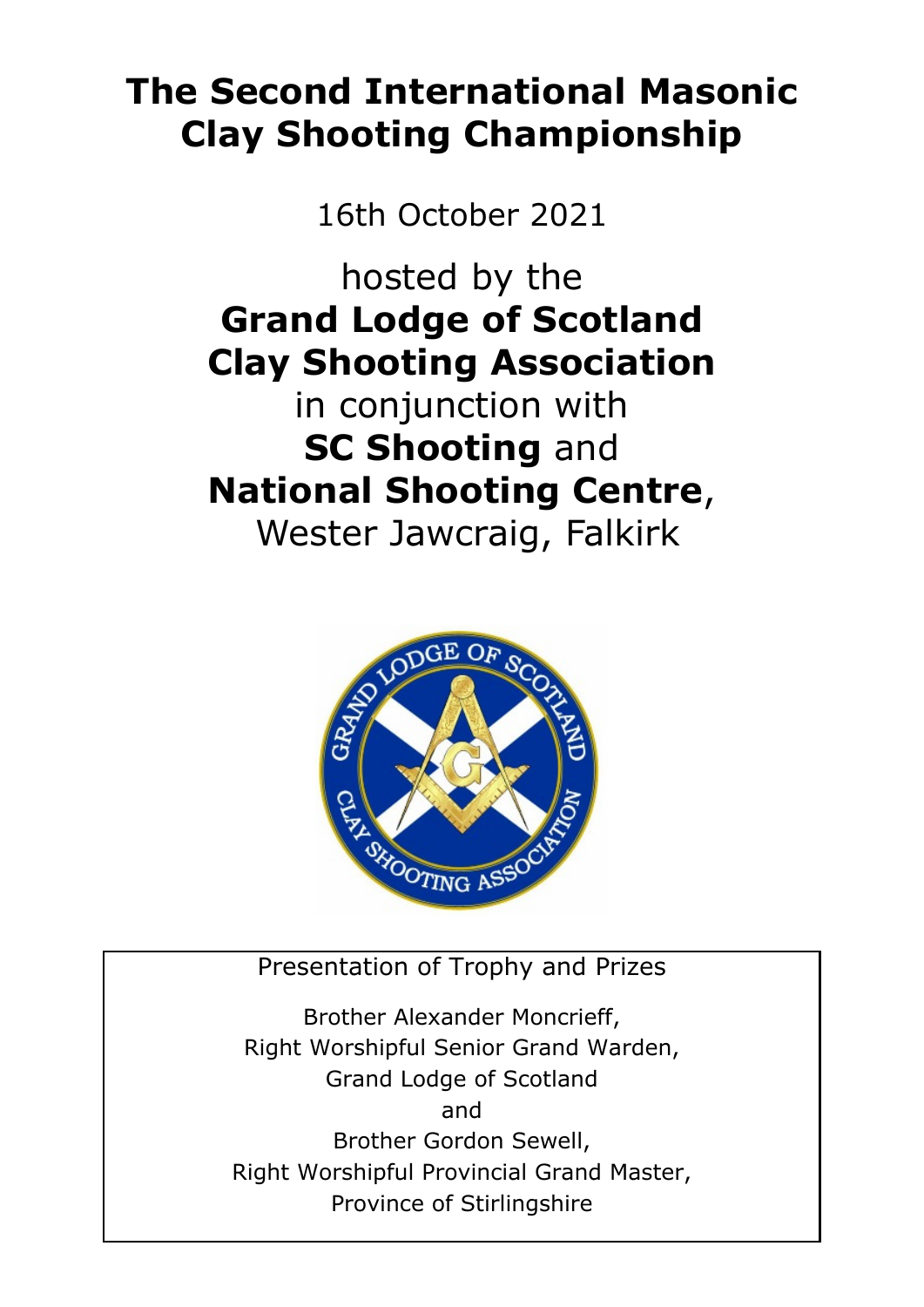Welcome all to the Second International Masonic Clay Shooting Championship at the National Shooting Centre. We hope that you have a pleasant day with us and that you have a safe return to your own firesides.

This Second International Clay Shooting Championship has been a long time in coming round since the Inaugural event in September 2019 at Doveridge Shooting Ground.

The original intention was to hold this event in August 2020 but the small matter of Covid19 and lockdowns put paid to that idea so here we are today to pursue two of our favourite pastimes in one event - Freemasonry and Clay shooting.

Over the last eighteen months Scottish Freemasons throughout the world have supported their local communities in a myriad of ways offering practical as well as financial assistance to help those in need during the pandemic; so far over  $£1.5$  million has been raised in addition to the support given by lodges locally. Further the members of the Scottish Craft have raised over £750,000 in aid of Prostate Scotland which has enabled the production of resources to assist patients and their families.

Today we have an opportunity to support these efforts, to help alleviate the ongoing hardship that many are facing as the pandemic continues to have its impact on our society.

We are grateful to a number of organisations for their support for this event including the Edinburgh Masonic Food Initiative and the Widow's Sons Scotland, West Chapter, Highland Spring, Fenton Bespoke, IFP - Industrial Floor Preparation Scotland Ltd, Gary Cairn Electrical and the many individuals who have donated prizes for the charity raffle.

#### **Programme of events**

- 08.30 Registration opens
- 09.00 Tea/Coffee & Bacon Rolls available from the Kitchen
- 10.00 Welcome Shooting Commences
- 12.30 Lunch served
- 14.00 Presentations
- 14.30 Charity Prize Raffle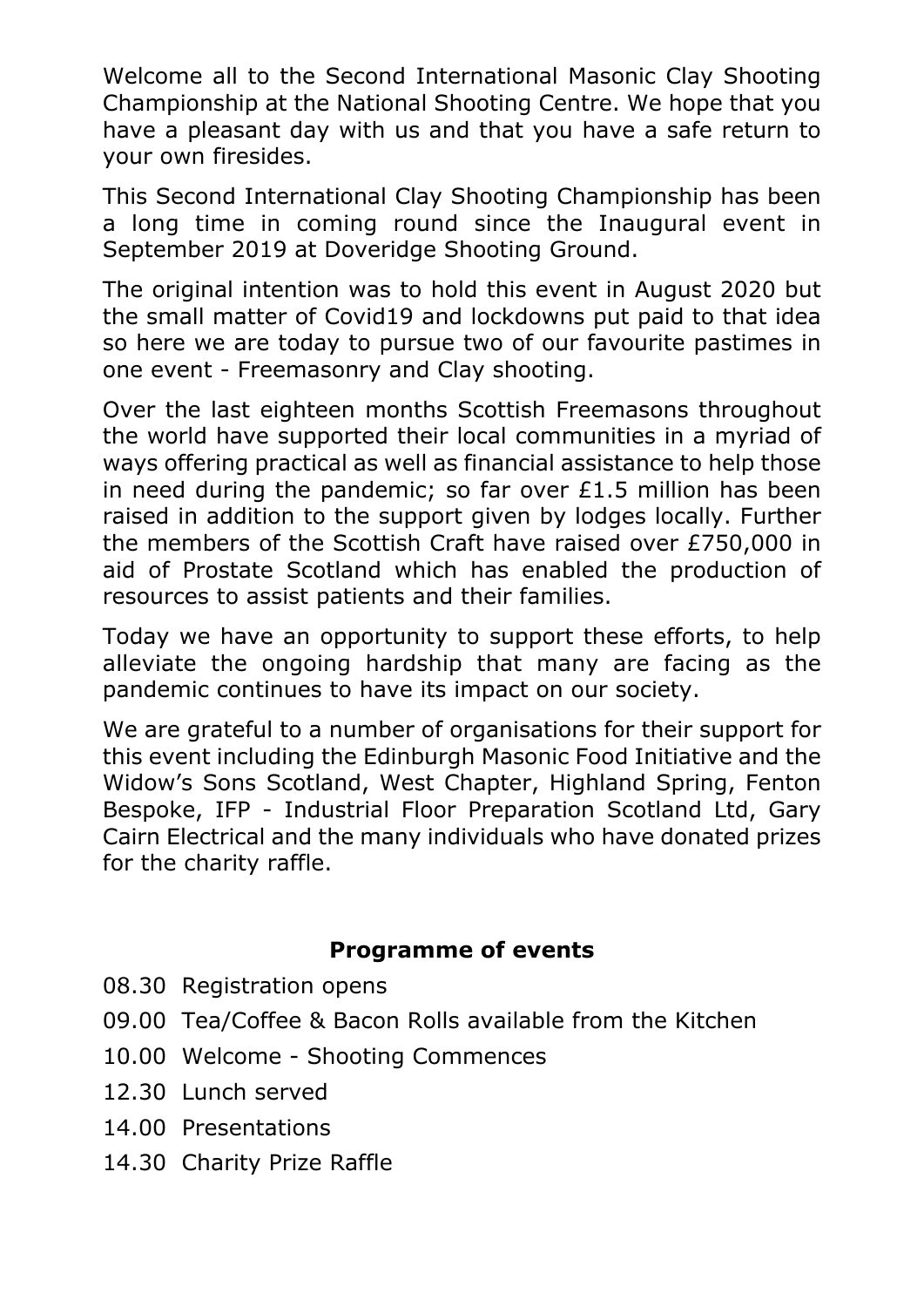## **Second International Masonic Clay Shooting Championship 2021**

| Target 1      | Trap A - full use of the gun |
|---------------|------------------------------|
| Target 2      | Trap B - full use of the gun |
| Targets 3 & 4 | Report Pair A then B         |
| Targets 5 & 6 | Report Pair B then A         |
| Targets 7 & 8 | Report Pair A then B         |
| Targets 9 &10 | Simultaneous Pair A & B      |
|               |                              |

| Stand | <b>Sponsor</b>                                   |
|-------|--------------------------------------------------|
| 1     | Edinburgh Masonic Food Initiative                |
| 2     | Widow's Sons Scotland, West Chapter              |
| 3     | Highland Spring,                                 |
| 4     | Fenton Bespoke,                                  |
| 5     | IFP - Industrial Floor Preparation Scotland Ltd, |
| 6     | Gary Cairn Electrical                            |
| 7     | National Shooting Centre, Falkirk                |
| 8     | P & M Sinclair                                   |
| 9     |                                                  |
| 10    |                                                  |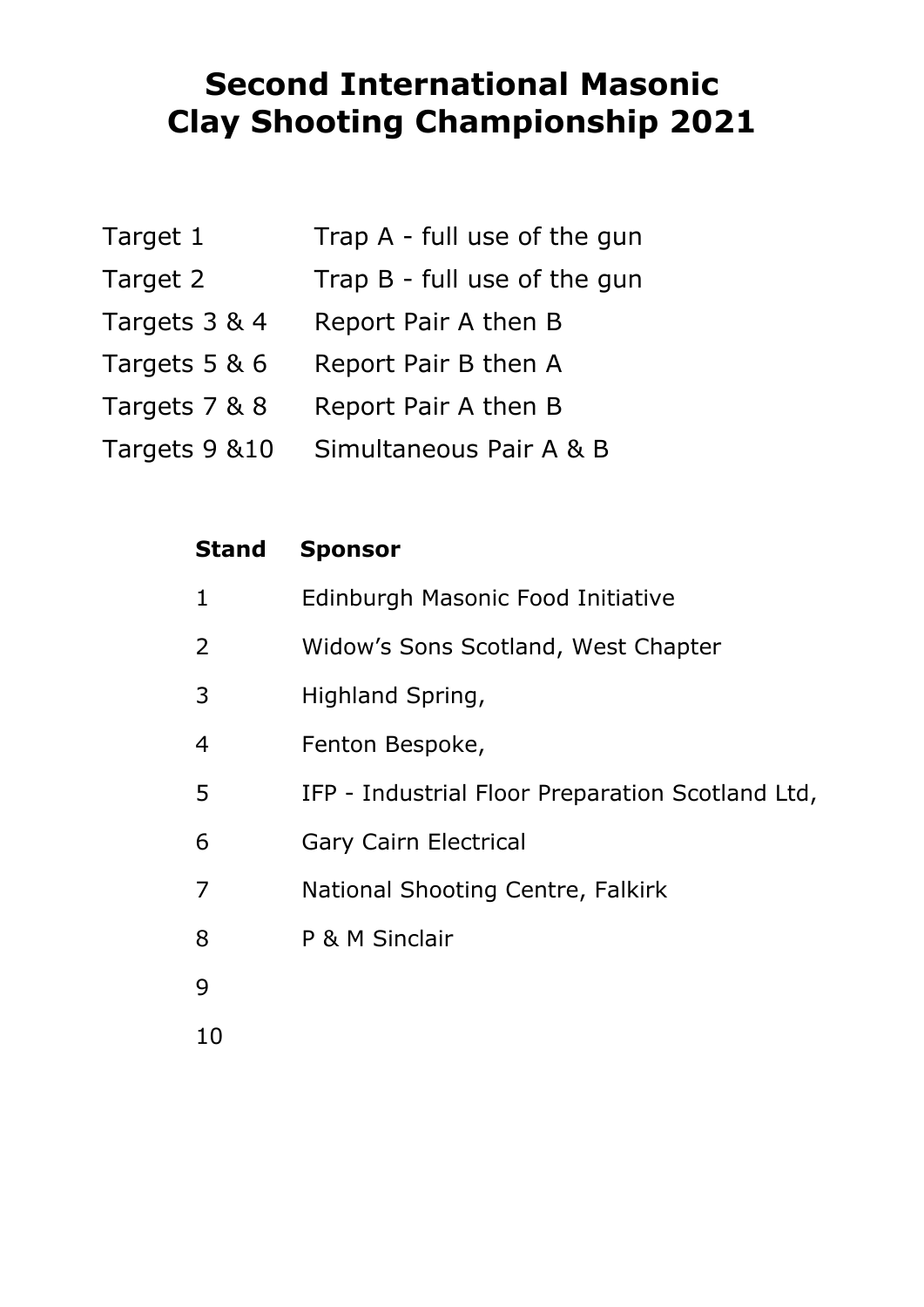### **Scottish Championship 2020**











Squads for the Scottish Championship 2020 and the Grand Master Mason gets his GloS CSA polo shirt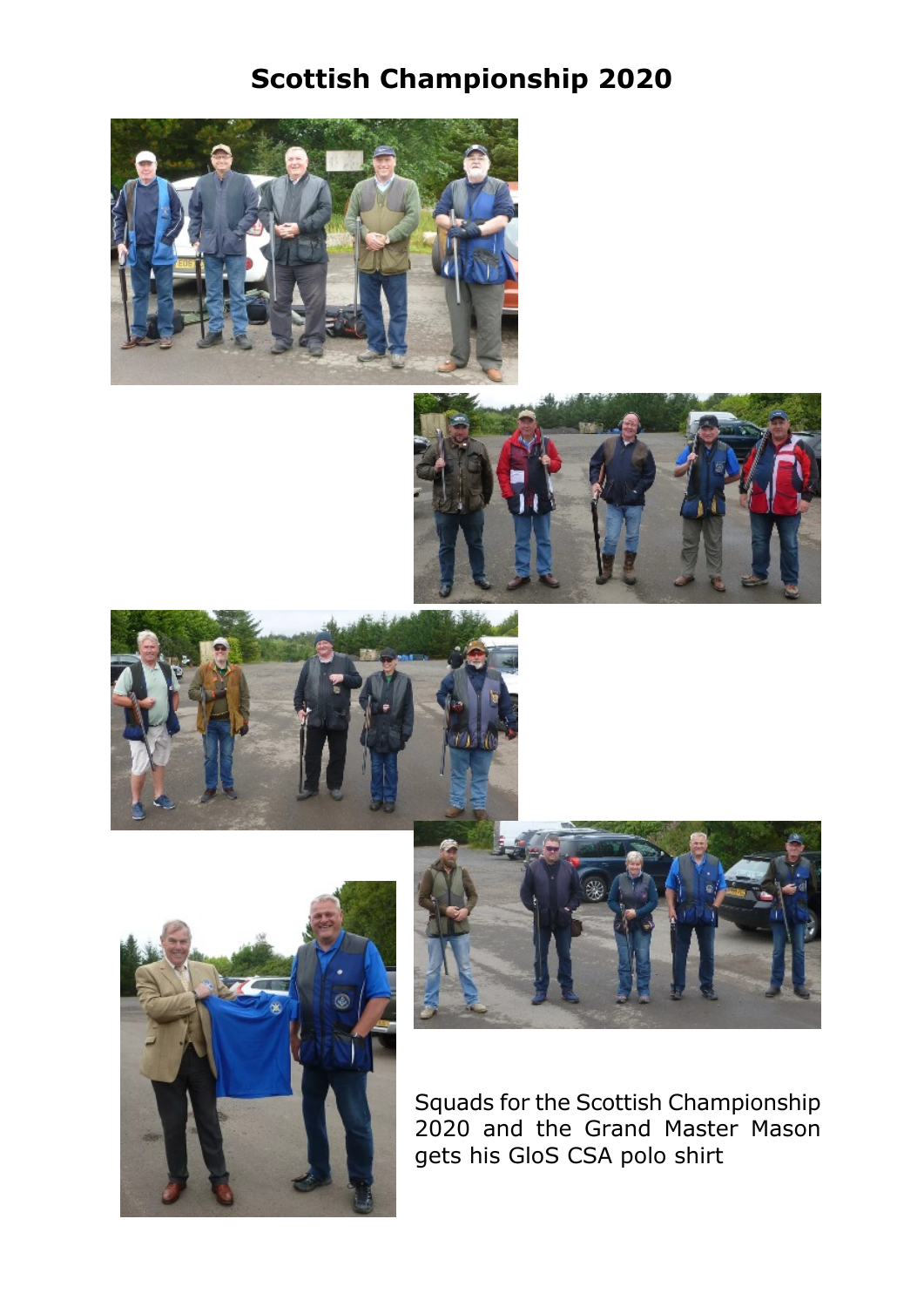









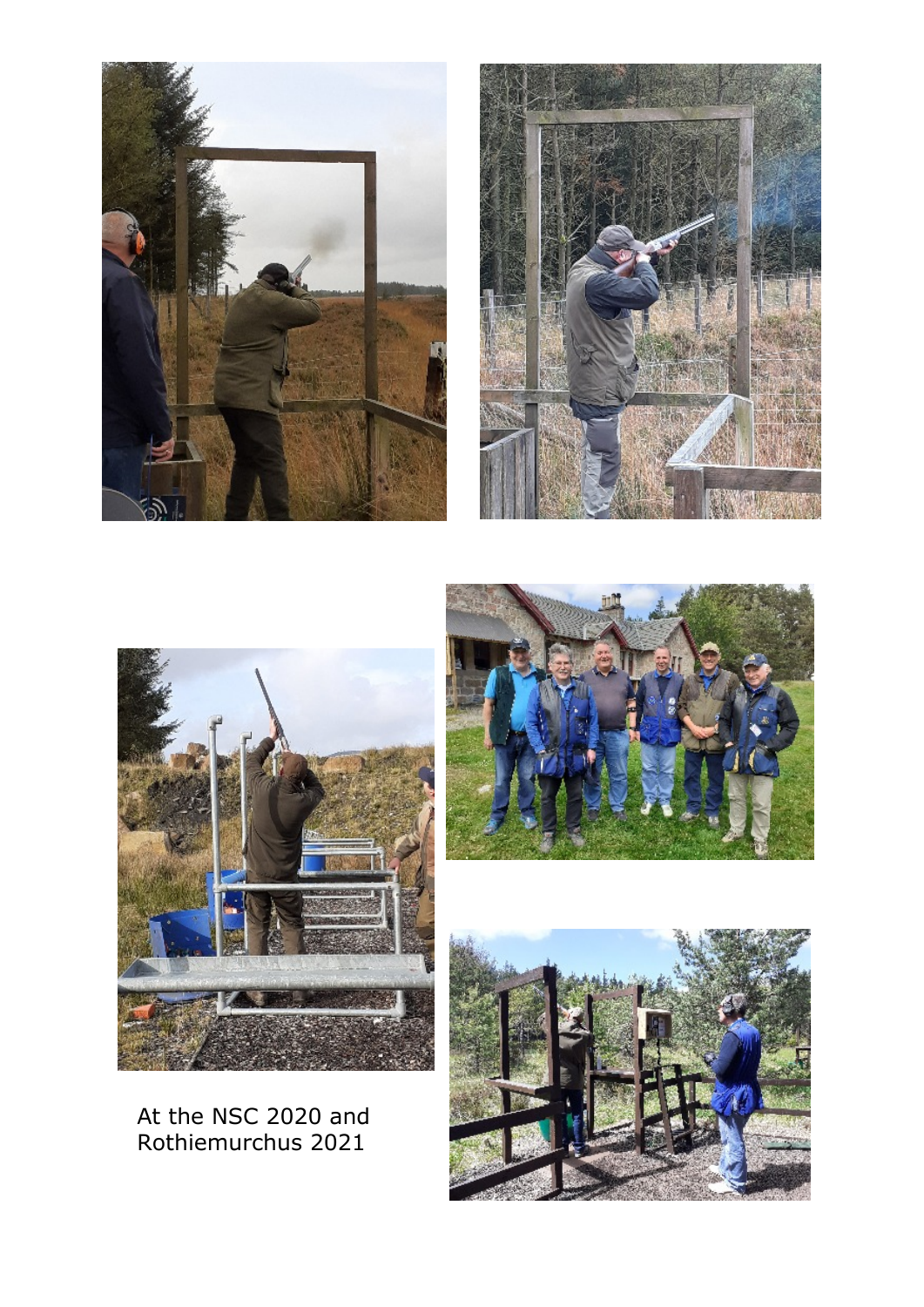### **History**

This event grew out of the extensive calendar of shoots arranged by the National Association of Masonic Clay Shooting Societies among the various Provincial Shooting Societies south of the border when it was suggested that there be an international match between Freemasons of the Home Grand Lodges of England, Scotland and Ireland. An advert was placed on social media in Scottish Masonic circles and fourteen shooters came together the length and breadth of Scotland to form the basis of a team to represent the Grand Lodge of Scotland.

In September 2019 the idea came to fruition on a pleasant autumn day when some 120 Masonic shooters and guests assembled to compete for the Championship Trophy. Over an interesting course at Doveridge Shooting Ground England came victorious followed by Scotland and Wales.









The Top Four Guns from Scotland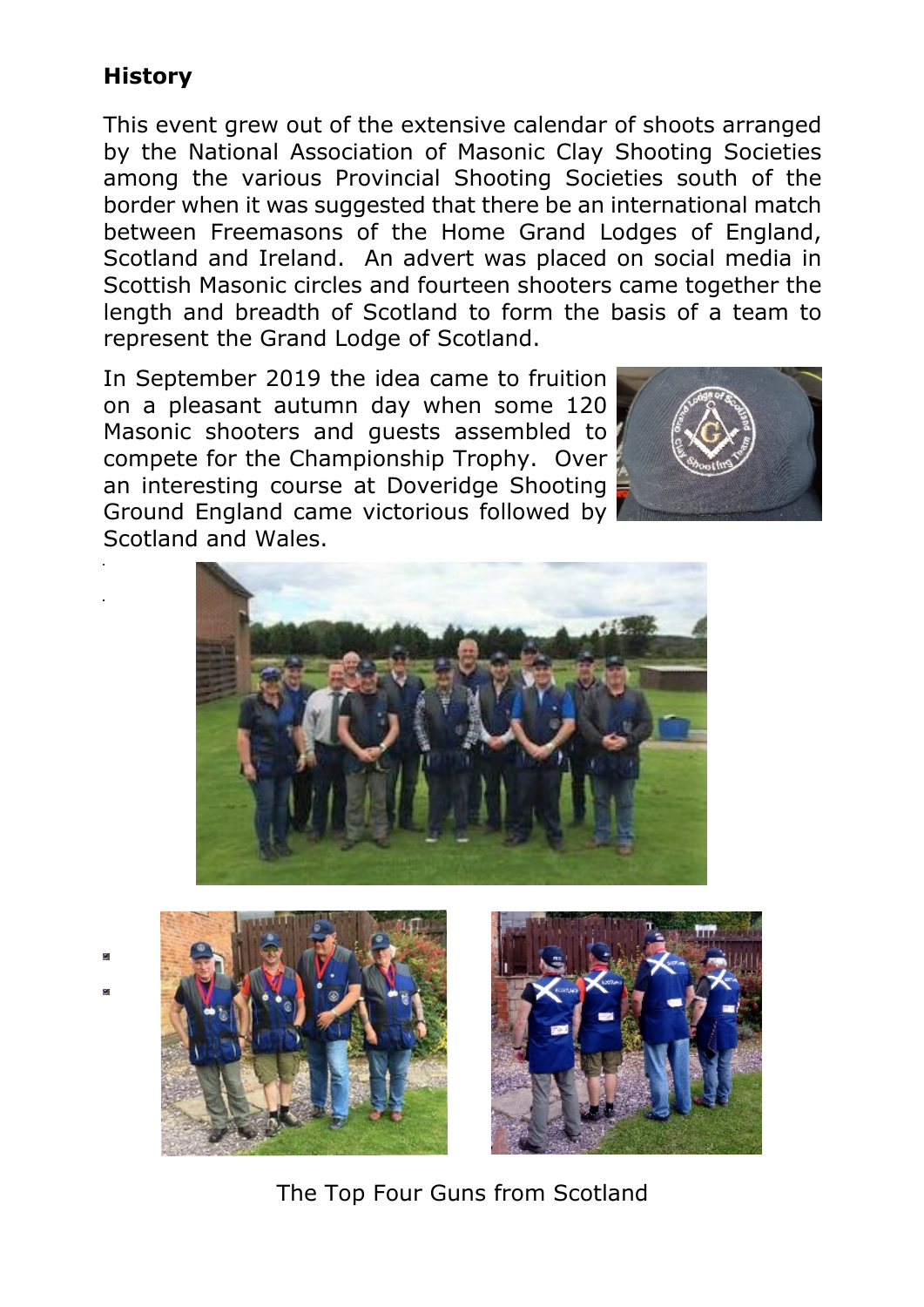It was agreed that Scotland would host the next competition and so planning began for a shoot in 2020. In late November 2019 some interested shooters met at the National Shooting Centre and so the Grand Lodge of Scotland Clay Shooting Association was formed and the Inaugural Trophy competed for at our St Andrew's Day shoot

Early in 2020 we were able to have a shoot at the NSC while discussions took place about the suitable dates in 2020 for our events, informal shoots, a Scottish Championship and the Home International, then Covid struck bringing lockdown and a cessation



of any sort of activity.

Eventually by August 2020 some restrictions had been lifted and the first Scottish Championship was held, meanwhile the date for the International had been set then postponed but by September it became clear that restrictions would once again impose difficulties in running the event so it was postponed and rescheduled for October 2021 with fingers crossed that conditions would be better by then.

A very limited number of shoots have taken place in 2021 but we did manage to spread ourselves around having shoots in Fife, Ayrshire, Glasgow, Scottish Borders, the Highlands and at the National Shooting Centre.



We were also able to compete for the Scottish Championship Trophy 2021 at North Ayrshire Shooting Ground.

As our current membership comes from the North, South, East and West it is hoped that a more extensive calendar of shoots across the length and breadth of Scotland will enable Masonic shooters to indulge in their joint passions.